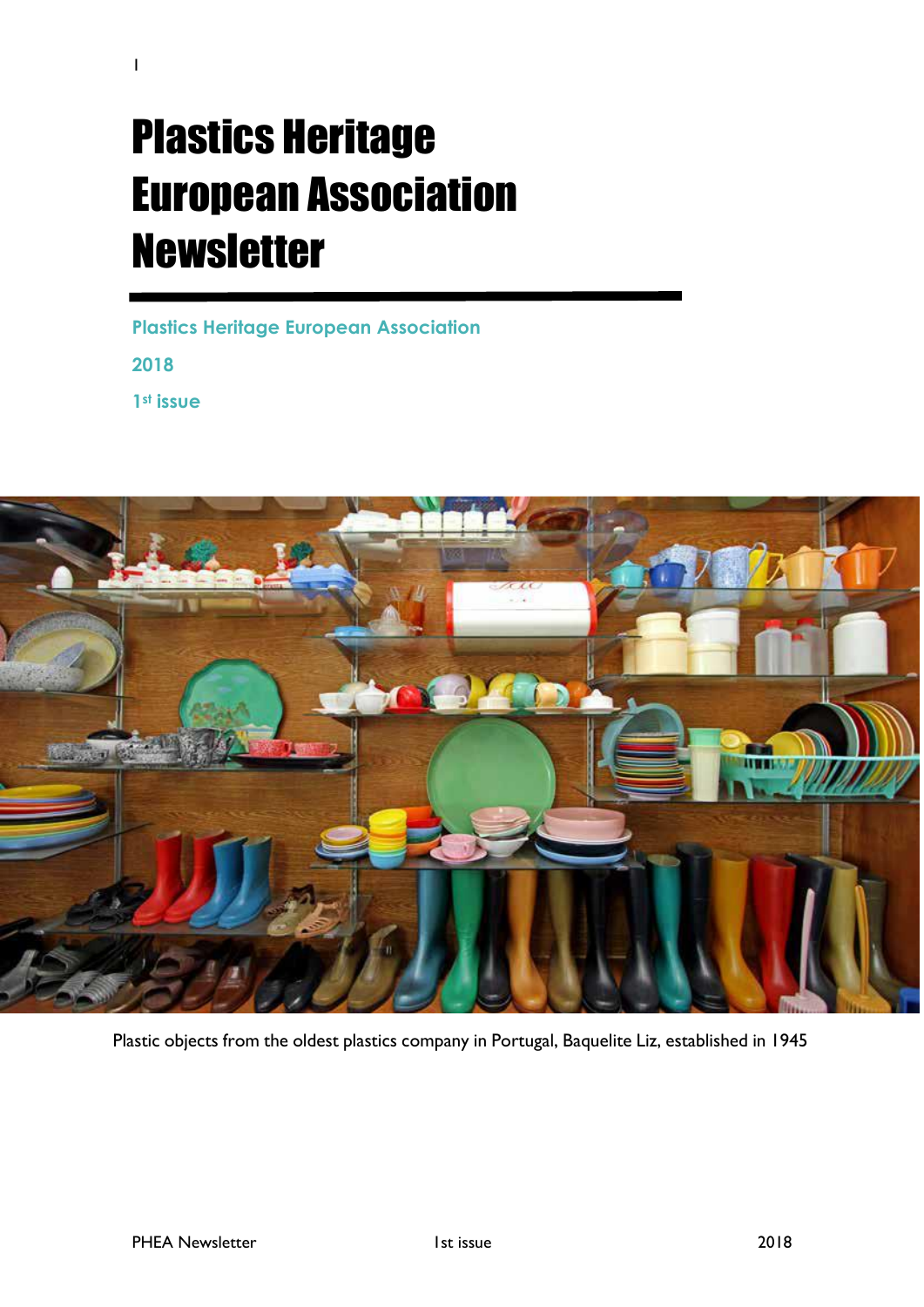## **Editorial**

Dear Colleagues,

As you know, the Plastics Heritage European Association (PHEA) has been recently established. The PHEA aims to have an active and progressive role in the international plastics heritage community.

Being a part of this community is a responsibility of great honour. Being the PHEA Newsletter editor is an even greater opportunity. This newsletter is a result of the PHEA founding and the following need to report its ongoing position to its members and overall scientific community.

This inaugural issue of the PHEA newsletter is the first of a series dedicated to the research of plastics, promoting current activities, publications and projects relevant to this field of study.

My goal as the editor is to be an efficient messenger between the community's activities and those who might take interest in such contents. Overall, I hope to always act in the community's best interest, bearing in mind the diversity of our studies and the different perspectives from which plastics can be seen.

The PHEA Newsletter is always welcome to suggestions, comments, recommendations and proposals. Any material you may find of importance to our readers and fellow members, do not hesitate in sending our way.

### In this issue

- ✓ Editorial
- ✓ Message from the Chair and Vice-Chair
- ✓ Plastics Heritage European Association: an Introduction
- ✓ Conferences and Seminars announcements
- ✓ News
- ✓ Exhibitions
- ✓ Books
- ✓ Other initiatives
- ✓ Prizes
- ✓ Articles
- ✓ Call for Papers
- ✓ Appendix

### We would like your contribution

If you have any suggestion or recommendation, do not hesitate to contact us.

I kindly ask our readers to share this newsletter with other communities, as we believe the research in the field of plastics deserves to be acknowledged even beyond our borders. I would like to thank Sofia Rodrigues, a Volunteer Collaborator for taking part in the development of this newsletter.

Thank you for your attention.

Maria Elvira Callapez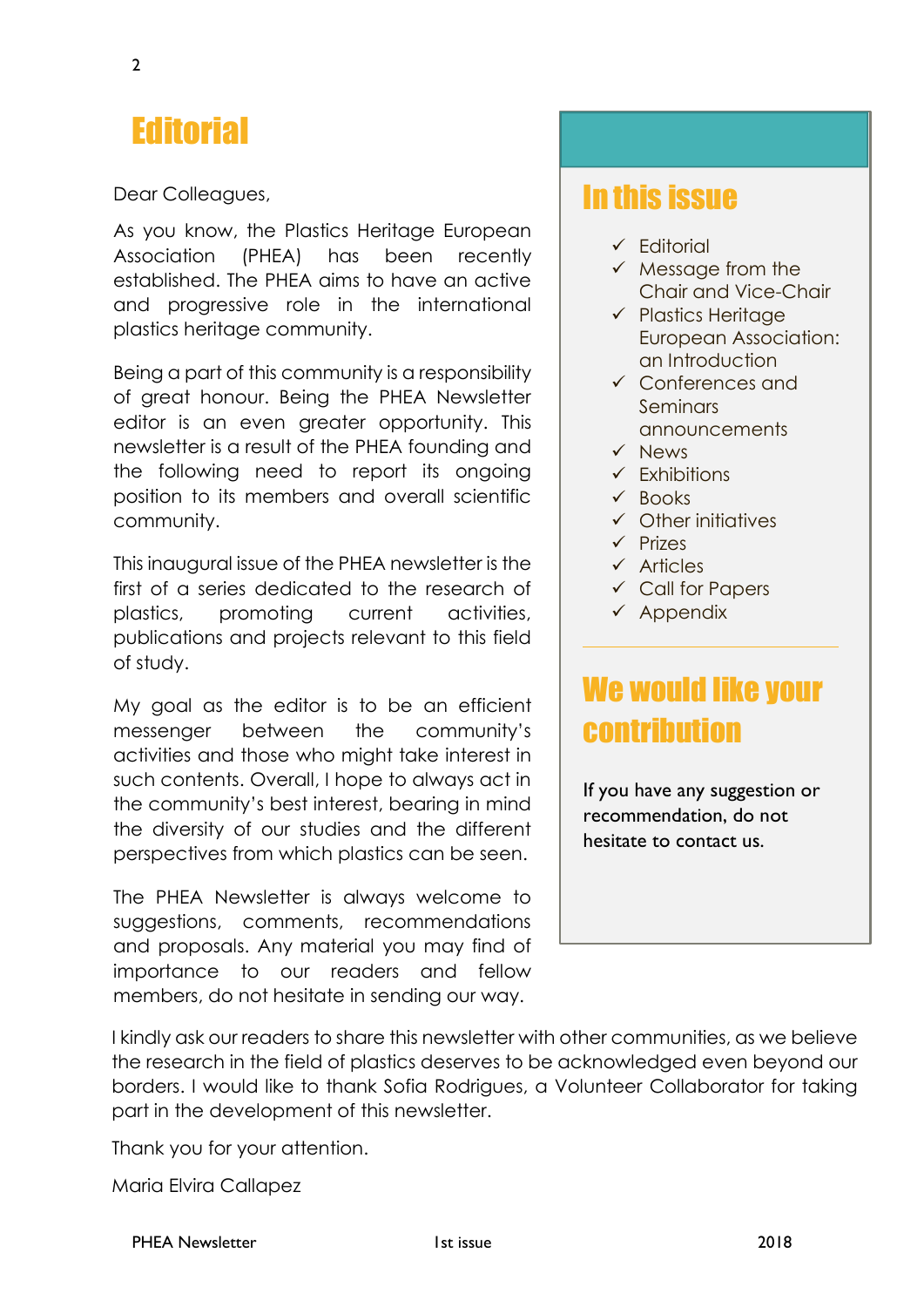# MESSAGE FROM THE CHAIR AND VICE-CHAIR

It is a great pleasure to see this newsletter materialise after many years of plastics research and related activities that we have seen across Europe and beyond. There has been a strong demand for PHEA and this is why it has been formed with support from European colleagues and organisations. We very much hope that PHEA will continue to grow and take root in plastics organisations and collections across Europe.

We see the newsletter as a key form of dissemination and acting as a forum for those interested in plastics. Our intention is that the newsletter will encourage cooperation, connections and collaborations amongst those with a strong interest in heritage plastics. As chair and vice chair of PHEA we would very much encourage you to participate and communicate your views so that we have a vibrant and active community.

Guenter Lattermann

Jake Kaner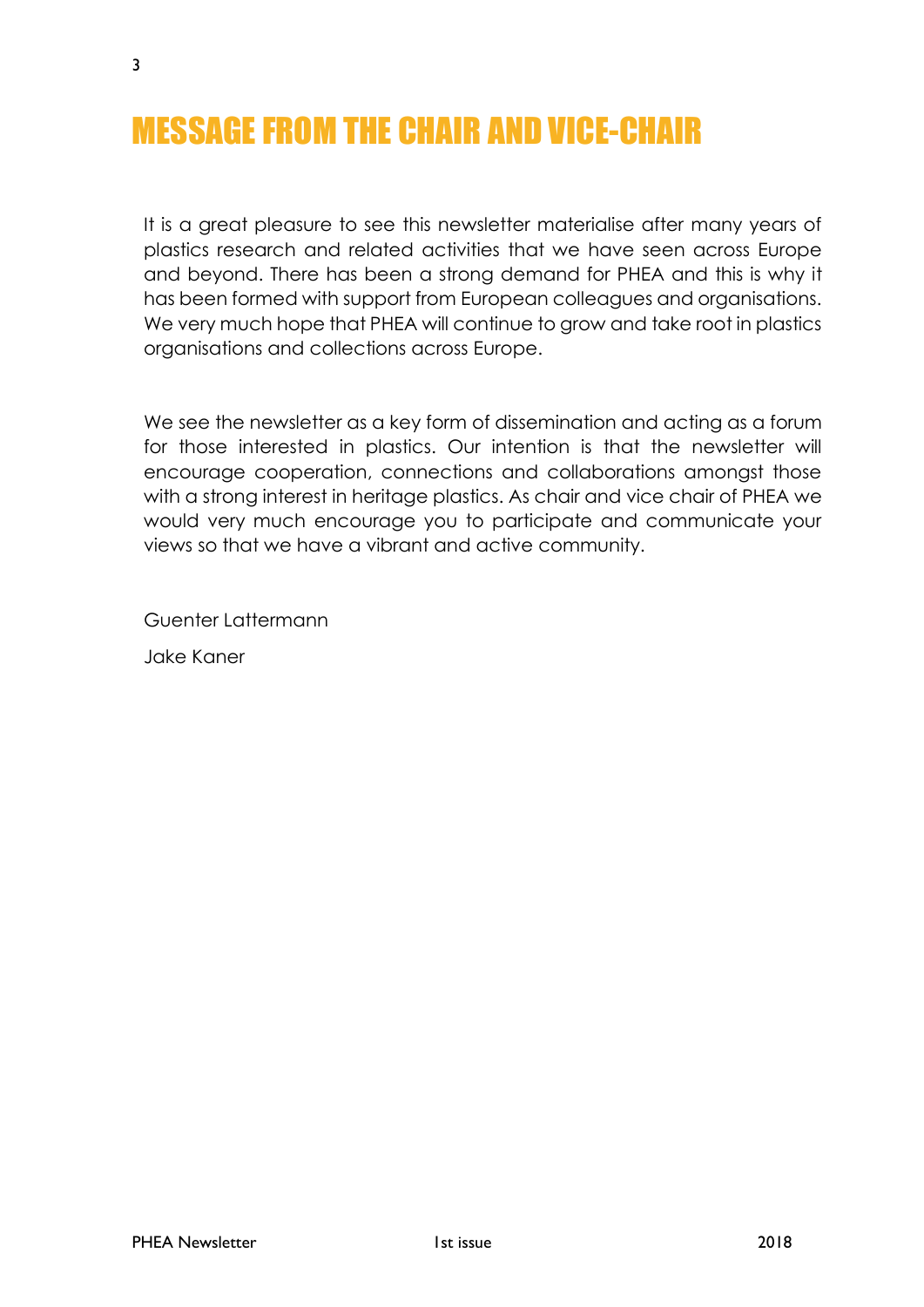# PLASTICS HERITAGE EUROPEAN ASSOCIATION

#### AN INTRODUCTION

#### **PHEA is a network of European organisations, which are involved in plastics heritage of all aspects and times.**

#### Purposes

- ✓ *To engage in activities relating to and to engage with research on 'historic polymeric materials' ('Hipoms').*
- ✓ *To communicate, exchange and mutually popularise the manifold, special knowledge and abilities of the* PHEA *members.*
- ✓ *To initiate applications and come to agreements for the exchange of students, researchers and for research cooperations.*
- ✓ *To apply for funding of European research programmes on Plastics Heritage.*
- ✓ *To organise the International Forum 'Plastics Heritage' on a biennial basis.*
- ✓ *To encourage publishing of results in e.g. the* PHEA *attributed International Journal of Plastics History e-plastory as well as other relevant journals.*

#### Members

- ✓ *Members can be legal or non-profit private European organisations and institutions like universities, departments, collections, museums and*  societies, which after invitation or request agree and are capable to fulfil *said* PHEA *purposes.*
- ✓ *New membership requests in a written form could be accepted by the majority either of the participants during a Members' Meeting or in urgent cases intermediately with the majority of the written votes cast by members.*
- ✓ *Leaving needs to be announced in a written form to the Secretary. An exclusion has to be decided with the majority either of the participants during a Members' Meeting or in urgent cases intermediately with the majority of the written votes cast by members.*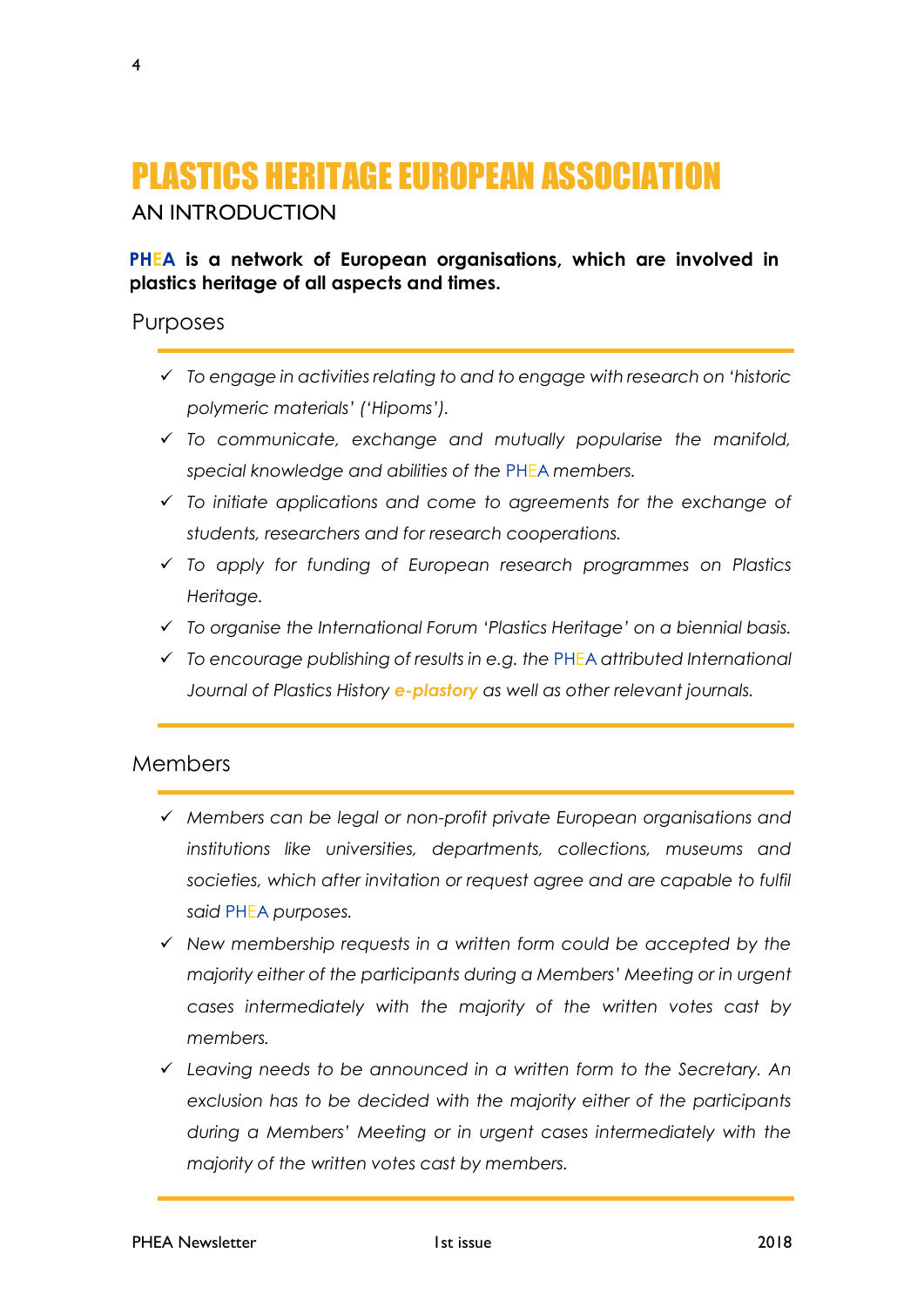# PLASTICS HERITAGE EUROPEAN ASSOCIATION

AN INTRODUCTION

**PHEA is a network of European organisations, which are involved in plastics heritage of all aspects and times.**

### PHEA*'s* Members' Meeting

- ✓ *Regular Member's Meetings will take place every two years in connection with the International Forum 'Plastics Heritage'. Other meetings (seminars, workshops, etc.) may take place in the intervening years.*
- ✓ *The Members' Meeting has to be announced at the latest 8 weeks before the Forum and is organised by the* PHEA *Chairperson or Vice-Chairperson.*
- ✓ *Agenda items in written form can be submitted to the chairperson until 2 weeks before the date of a Members' Meeting.*
- ✓ *Decisions need the majority of the participants during a Members' Meeting or in urgent cases intermediately with the majority of the written votes cast by members.*
- ✓ *The minutes of the meeting will be distributed to the members in written form.*

### PHEA*'s* Coordinators

- ✓ *The Chairperson, the Vice-Chairperson and the Secretary are elected for the period between two Members' Meeting with the majority either of the participants during a Members' Meeting or in urgent cases intermediately with the majority of written votes by members.*
- ✓ *Modifications of the* PHEA *'Articles and Regulations' need the majority either of the participants during a Members' Meeting or in urgent cases intermediately with the majority of the written votes cast by members.*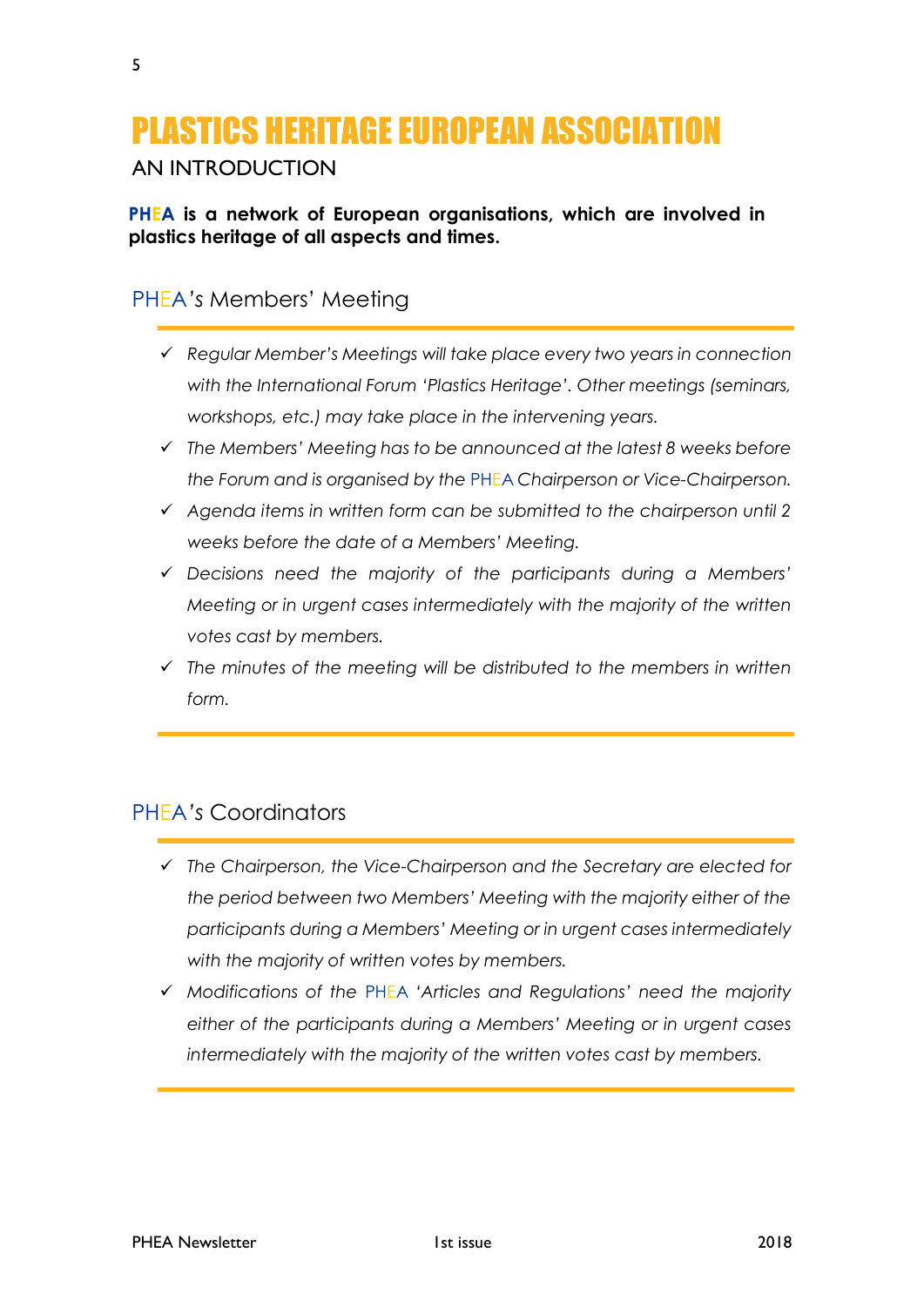## CONFERENCES AND SEMINARS ANNOUNCEMENTS

CONFERENCES AND SEMINARS ON PLASTICS

**II International Seminar 2018 – Plastics are Future** 

24 & 25 April 2018

Valencia, Spain

*[See more](http://www.plasticsarefuture.com/home.php)*

#### **EUPOC 2018**

20-24 May 2018

Como, Lago di Como, Italy

*[See more](https://www.eupoc2018.it/)*

#### **45th annual meeting ICOHTEC**

17-21 July 2018

Saint-Etienne, France

*[See more](https://www.icohtec2018.fr/)*

**Plastics Heritage: History, Limits and Possibilities**

29-31 May 2019

Lisbon, Portugal

*Coming soon*

### NEWS

**PHEA – Plastics Heritage European Association** The PHEA was established in January 2018, in Brussels.

*[See more](https://www.iiconservation.org/node/7447)*

**Mostra "Ex Novo" al Plart di Napoli: il primo Museo Europeo della Plastica compie 10 anni** 

Plart, the first European museum dedicated to Plastics, celebrates its 10 year anniversary by hosting held in Naples.

*[See more](http://www.napolitoday.it/eventi/plart-napoli-10-anni-mostra-ex-novo-25-gennaio-2018.html)*

### **Chemical Heritage Foundation is now Science History Institute**

The Chemical Heritage Foundation has changed its name to the Science History merger with the Life Sciences Foundation. *[See more](https://www.prnewswire.com/news-releases/chemical-heritage-foundation-is-now-science-history-institute-300592121.html)*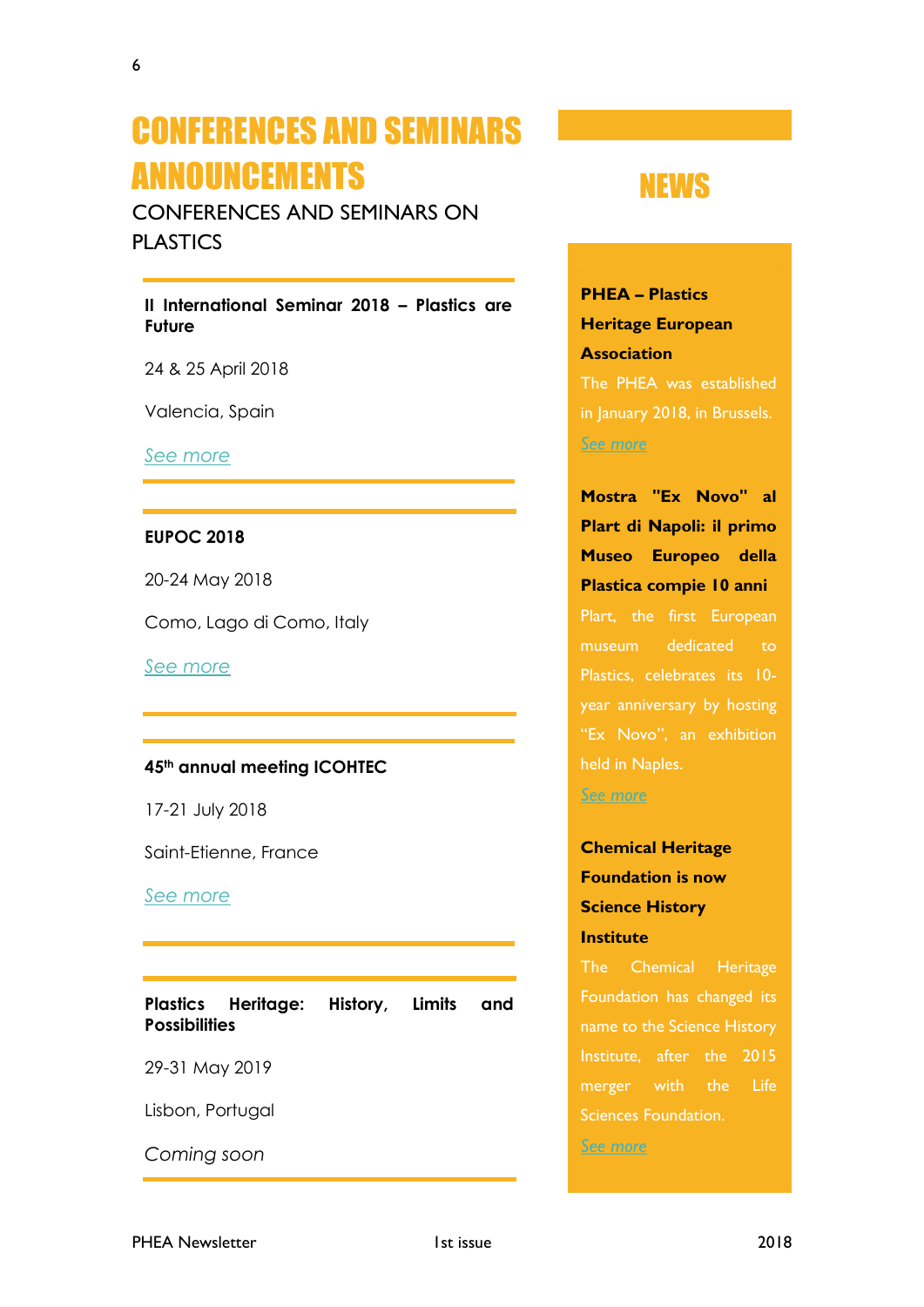# EXHIBITIONS

EXHIBITIONS ON PLASTICS

### *Spotlight on… 2*

*October 2017 – March 2018*

*MoDiP, Bournemouth, UK*

### *[See more](http://www.modip.ac.uk/exhibitions-events)*

### *Polyphonic: music through plastics*

*March 2018 – September 2018*

*MoDiP, Bournemouth, UK*

*[See more](http://www.modip.ac.uk/exhibitions-events)*

#### *See Through*

*September 2018 – March 2019*

*MoDiP, Bournemouth, UK*

*[See more](http://www.modip.ac.uk/exhibitions-events)*

#### *Bas Princen. Image and Architecture*

*24.02.2018 – 05.08.2018*

*Vitra Design Museum, Weil am Rhein, Germany*

#### *[See more](https://www.design-museum.de/en/exhibitions/current-exhibitions.html)*

### NEWS

#### **Plásticos na agricultura: a oportunidade perdida?**

An opinion piece on mulch, the growing deposition of agricultural plastics in landfills and the soil contamination status quo in Portugal.

*[See more](https://www.publico.pt/2018/02/23/ecosfera/opiniao/plasticos-na-agricultura-a-oportunidade-perdida-1803683)*

#### **Final installment of the Plastics Revolution published**

*The final* installment of the four-part book "The Plastics Revolution: How the Netherlands Became a Global Player in Plastics"

*[See more](http://www.polymers.nl/news/final-instalment-of-the-plastics-revolution-published)*

#### **PVC posts solid sales growth in 2017, while results for other resins are mixed**

North American PVC sales expanded in 2017, despite other resins registering mixed results.

*[See more](http://www.plasticsnews.com/article/20180223/NEWS/180229948/pvc-posts-solid-sales-growth-in-2017-while-results-for-other-resins)*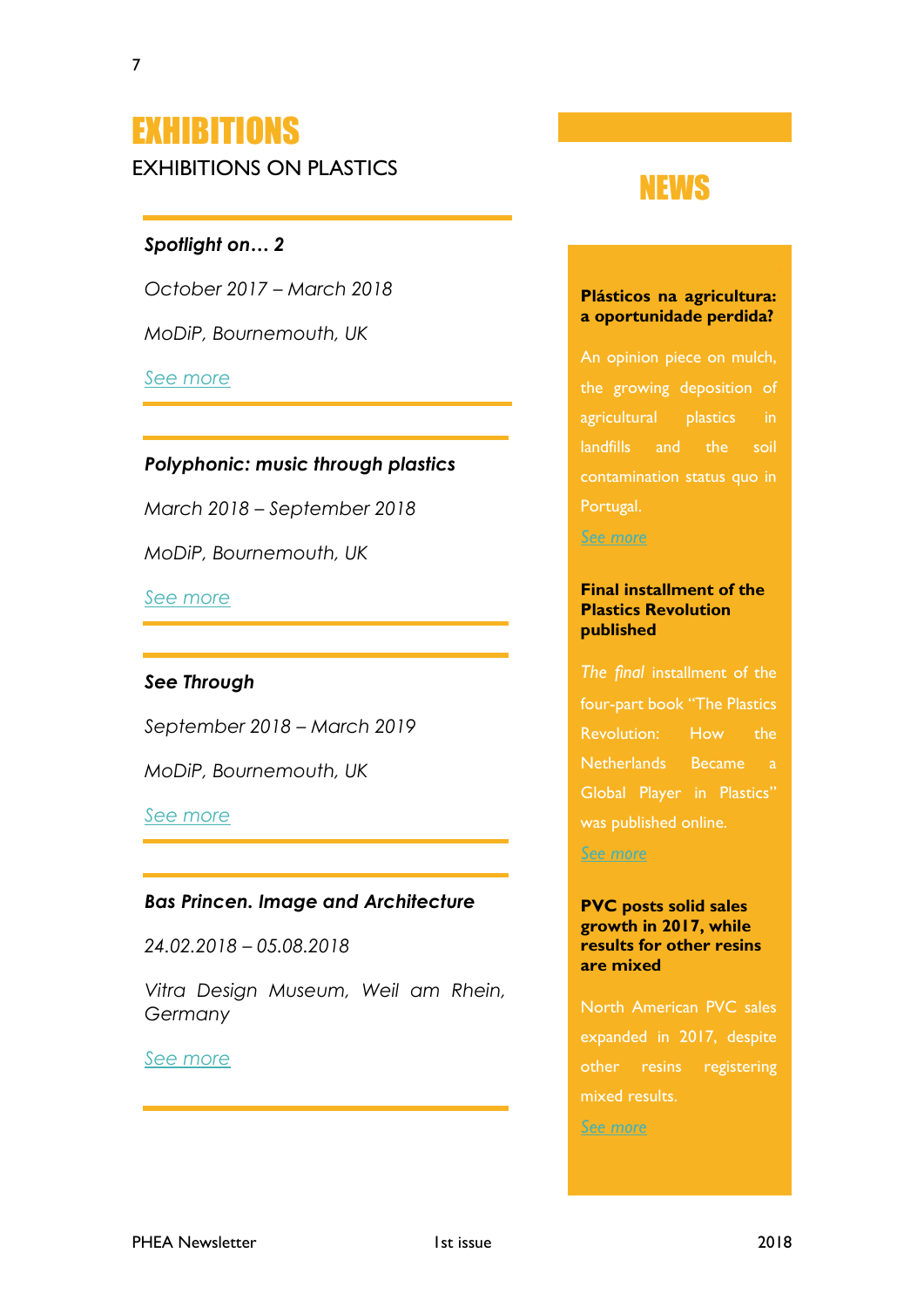### EXHIBITIONS

EXHIBITIONS ON PLASTICS

#### *Hans J. Wegner: Designing Danish Collection*

*02.03.2018 – 03.06.2018*

*Vitra Design Museum, Weil am Rhein, Germany*

#### *[See more](https://www.design-museum.de/en/exhibitions/current-exhibitions.html)*

#### *Black Box. A Cabinet of Robotic Curiosities*

*Vitra Design Museum, Weil am Rhein, Germany*

#### *[See more](https://www.design-museum.de/en/exhibitions/current-exhibitions.html)*

#### *Plastic Ex Novo*

*August 2018 Rome, Italy 25.01.2018 – 17.03.2018 Fondazione Plart, Naples, Italy*

*[See more](http://www.fondazioneplart.it/)*

*[See more](http://www.bmoreart.com/2018/01/plastic-call-for-exhibition.html)*

#### **CAPINDIA 2018 - Chemicals & Plastics Exhibition**

*22-24 March 2018*

*Bombay Exhibition Centre, Goregaon, Mumbai, India*

#### *[See more](http://capindiaexpo.in/)*

#### *Schaudepot: The Vitra Design Museum Collection*

*Vitra Design Museum, Weil am Rhein, Germany*

#### *[See more](https://www.design-museum.de/en/exhibitions/current-exhibitions.html)*

#### *Plastic Entanglements: Ecology, Aesthetics, Materials*

*13.02. 2018 – 17.06.2018*

*Palmer Museum of Art, Penn State University, PA, USA*

#### *[See more](https://palmermuseum.psu.edu/exhibitions/current/plastic-entanglements-ecology-aesthetics-materials)*

#### *UzChemPlastExpo – Chemical Industry, Production of Plastics and Rubber*

*25.01.2018 – 17.03.2018*

*Tashkent city, Republic of Uzbekistan*

#### *[See more](http://www.ieg.uz/en/exhibitions/UzChemPlastExpo)*

#### *NPE2018 – The Plastics Show*

*7-11 May 2018*

*Orlando, Florida, USA*

#### *[See more](http://www.npe.org/attend)*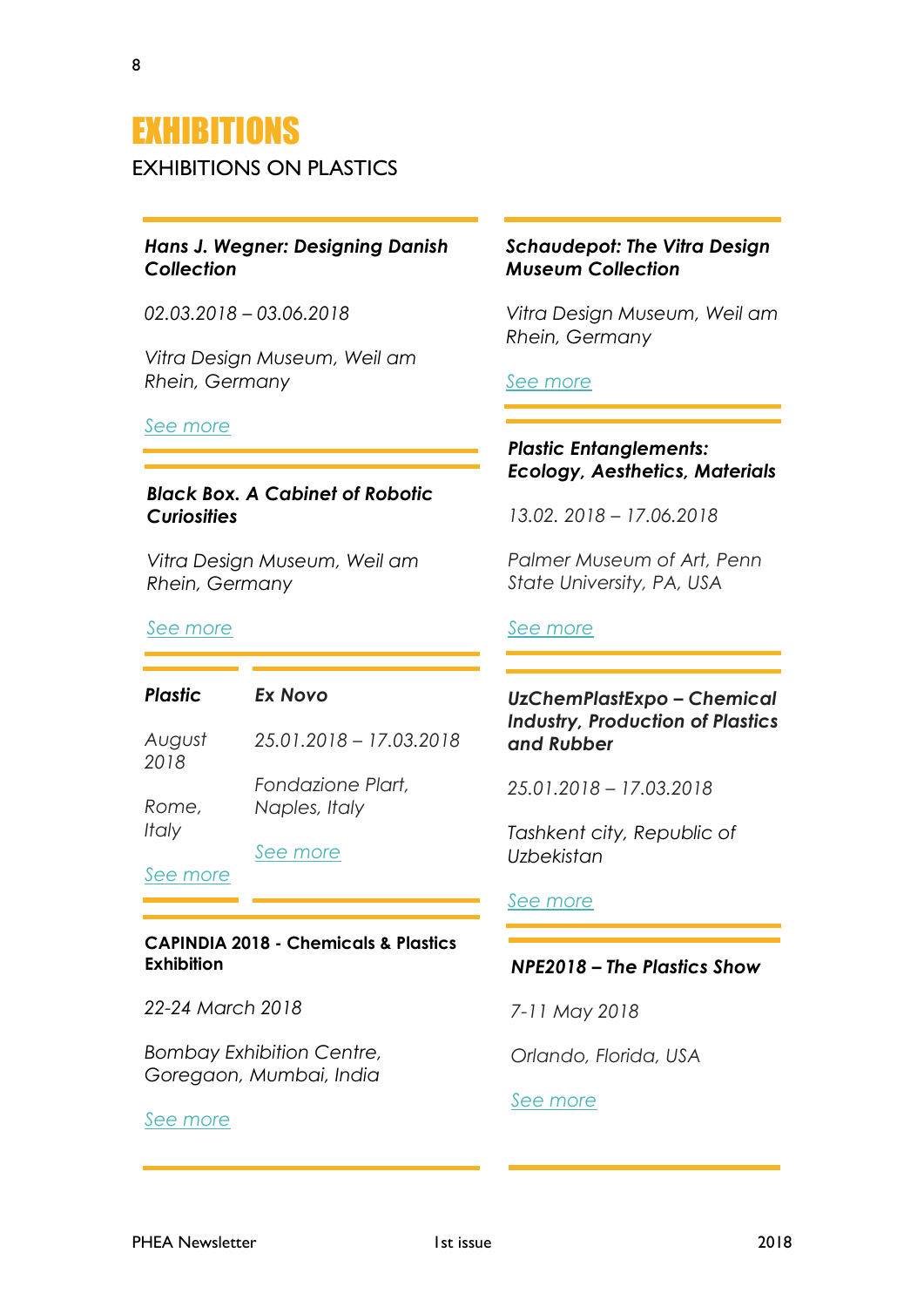EXHIBITIONS ON PLASTICS

| X International<br><b>Trade Fair Plast</b><br><b>Expo UA-2018</b> | Peter Ghyczy. 50 years<br>of Functionalism. | <b>UTECH Europe</b><br>29-31 May 2018 |
|-------------------------------------------------------------------|---------------------------------------------|---------------------------------------|
|                                                                   | $07.02.2018 - 11.03.2018$                   |                                       |
| 3-5 April 2018                                                    |                                             | Maastricht,                           |
| Kyiv, Ukraine                                                     | ADAM, Brussels,<br>Belgium                  | <b>Netherlands</b>                    |
|                                                                   |                                             | See more                              |
| See more                                                          | See more                                    |                                       |

### BOOKS

BOOKS ON PLASTICS

#### **The Plastics Revolution: How the Netherlands Became a Global Player in Plastics**

The book provides a historical overview of the invention and further *development of plastics during the past hundred years and the important role Dutch science and industry have played in the process. It shows how plastics, an entirely new category of materials, have had a profound impact on human life. The book is written by a team of three authors led by Professor Harry Lintsen of the Eindhoven University of Technology in the Netherlands. The other two authors are Dr. Marijn Hollestelle (Foundation*  for the History of Technology) and Dr. Rick Hölsgens (Technischen *Universität Dortmund). The Plastics Revolution is an initiative of DPI and is published under the auspices of the Foundation for the History of Technology (SHT) in the Netherlands.*

*Source:<https://ymlp.com/zrcGky>*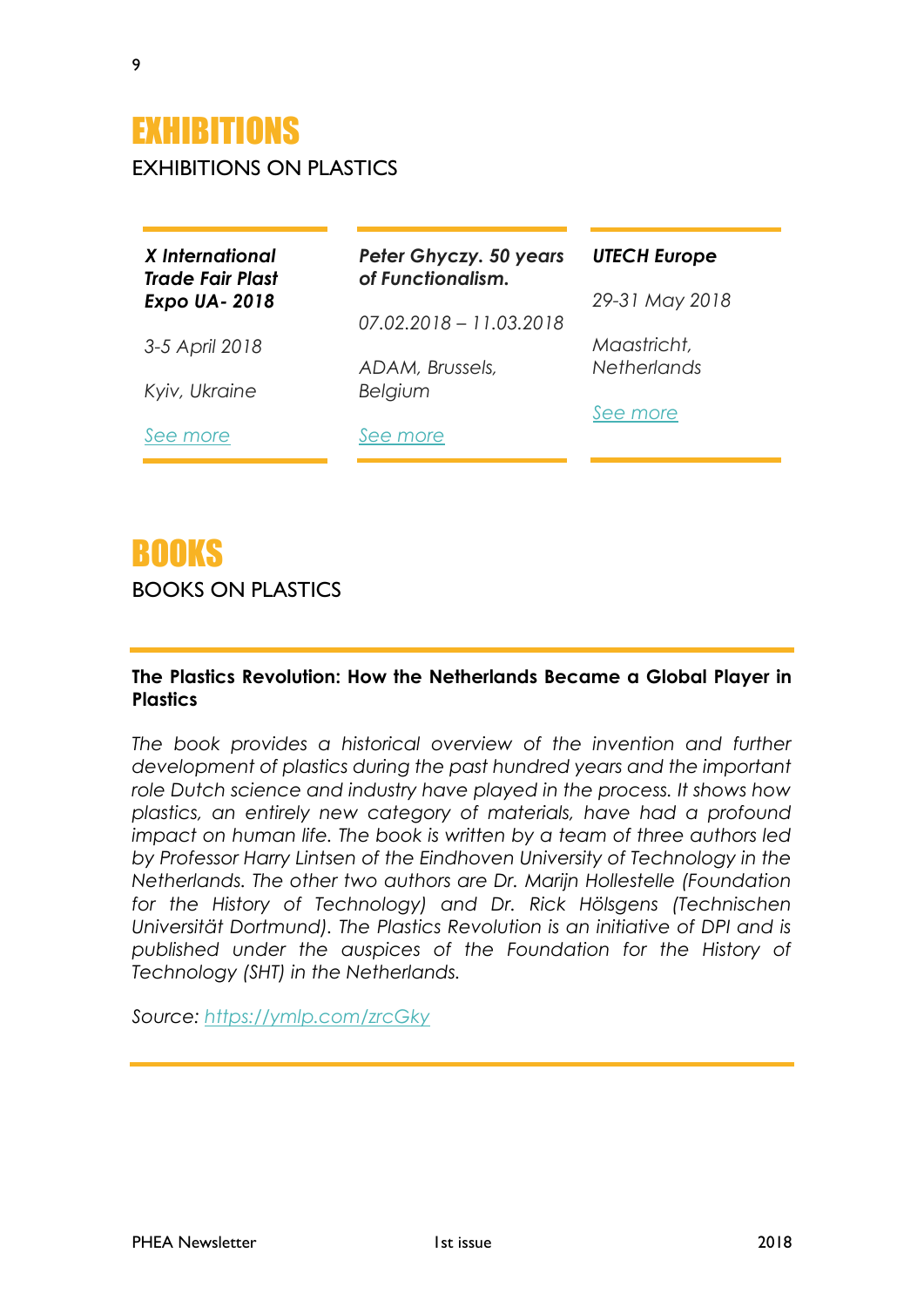

#### *THE TRIUMPH OF BAKELITE - CONTRIBUTIONS FOR A HISTORY OF PLASTICS IN PORTUGAL*

#### *WORKSHOP "Introduzione alla Pulitura delle Pitture Moderne"*

*5-7 July 2018 Naples, Italy See [more](http://www.fondazioneplart.it/en-us/gettingstarted.aspx)*

*The Triumph of Bakelite - Contributions for* 

*a History of Plastics in Portugal is an interdisciplinary project (financed for three years by the Portuguese Agency for Science and Technology (Fundação para a Ciência e Tecnologia). It´s running since June 2016 and is hosted by Centro Interuniversitário de História das Ciências e da Tecnologia - Faculdade de Ciências da Universidade de Lisboa (CIUHCT-FCUL).*

*This project is coordinated by Maria Elvira Callapez, (PI), undertaken by a wellclassified skilled team composed of researchers with expertise in many different areas, such as: history of science and technology, social history, anthropology, industrial archaeology, museology and chemistry and society. In addition, it involves several public and private national and international partners, such as museums, industries, local communities, consultants, among others.* 

*With this work we aim to investigate aspects of the History of Plastics in Portugal, by basing itself on technical-scientific, industrial, social-historical studies, as well as studies pertaining to the history of science and technology and material culture.* 

*For the project's output we plan to carry out:*

- *An exhibition on the History of Plastic materials: its fabrication, use and impact on the Portuguese society. The design and conservation issues, will be evident as well. This exhibit will take place at the Museu de Leiria (Leiria Museum), in 2019. Leiria, in mid-center Portugal, is connected to the origins of the plastics manufacturing industry, in a strict synergy with the molding industry, located in Marinha Grande, a nearby city;*
- *A collection of plastic objects that might generate a rich catalog on plastics, for publishing;*
- *An International Congress, on the "Plastics Heritage" that will take place in Lisbon and Leiria in May 2019.*

*For this congress your contributions are very much welcome. The call for papers will be delivered very soon. Any inquiries may be sent to [mariaelviracallapez@gmail.com](mailto:mariaelviracallapez@gmail.com)*

[See more](http://plasticos.ciuhct.org/)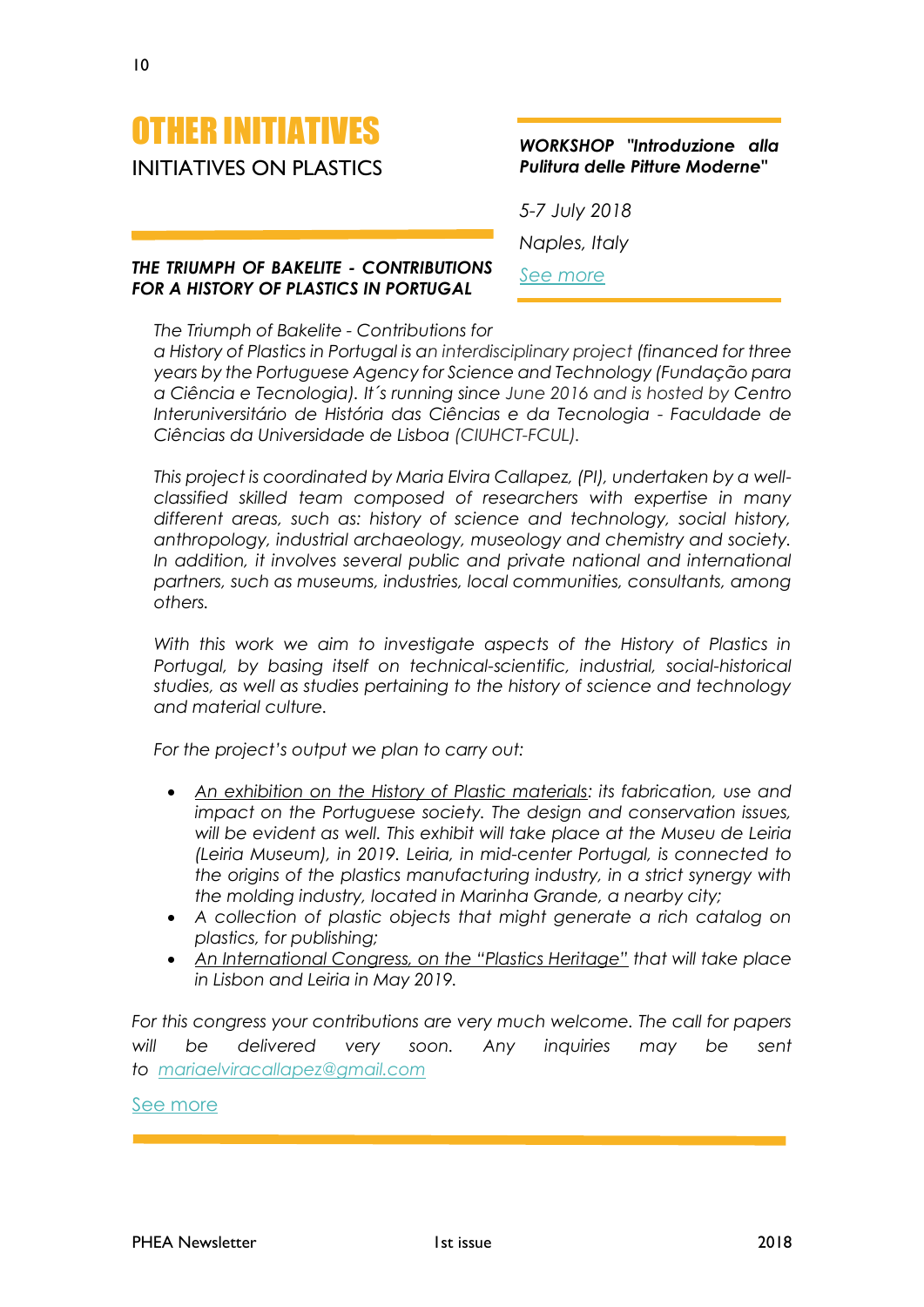### PRIZES PRIZES ON PLASTICS

#### **EuCheMS Historical Landmarks**

Chemistry is an integral part of the Cultural Heritage of Europe. However, while there are many touristic signs marking the very place where important intellectual developments or events happened, only a few chemical sites are identified and publicized. Most of the existing programmes are run by national chemical societies, and therefore often overlook the European, and even the international dimension, of the chemical sciences.

For these reasons, EuCheMS decided to set up a Historical Landmarks Programme. It will reinforce the sense of belonging of European chemists and remind them that as far as the history of chemistry goes, people and ideas alike have circulated, been shared and shaped through meetings and communication. It would also bring to the general public some sense of how chemistry is part of the general cultural heritage and history of every European citizen, especially as the plaques are accompanied with communication materials providing information on the discoveries and breakthroughs celebrated, and the impact they had.

EuCheMS takes into account that some countries already have national landmarks programme, while others have an interest but have nothing in place. In view of this, two levels of EuCheMS Landmarks are foreseen i.e. for major and for local initiatives. To be efficient, such a programme requires the full involvement of the local community.

The guidelines for this award can be found [here.](http://www.euchems.eu/wp-content/uploads/2017/09/170904-EuCheMS-Historical-Landmarks-P-012-Landmarks.pdf)

#### **The deadline for submissions is 30 April 2018.**

### ARTICLES

**Boosting Plastics' Image? Communicative Challenges of Innovative Bioplastics**

Julia-Maria Blesin, Miriam Jaspersen, Wiebke Möhring

#### **The Museum of the Comb and Plastics Industry in Oyonnax**

Virginie Kollmann-Caillet

#### **An Interdisciplinary Project on the History of Plastics in Portugal**

Maria Elvira Callapez

#### **Performance and Stability of Historic Casein Formaldehyde**

Jake Kaner, Florin *Ioras, Jega Ratnasingam* 

Source:<http://www.euchems.eu/awards/euchems-historical-landmarks/>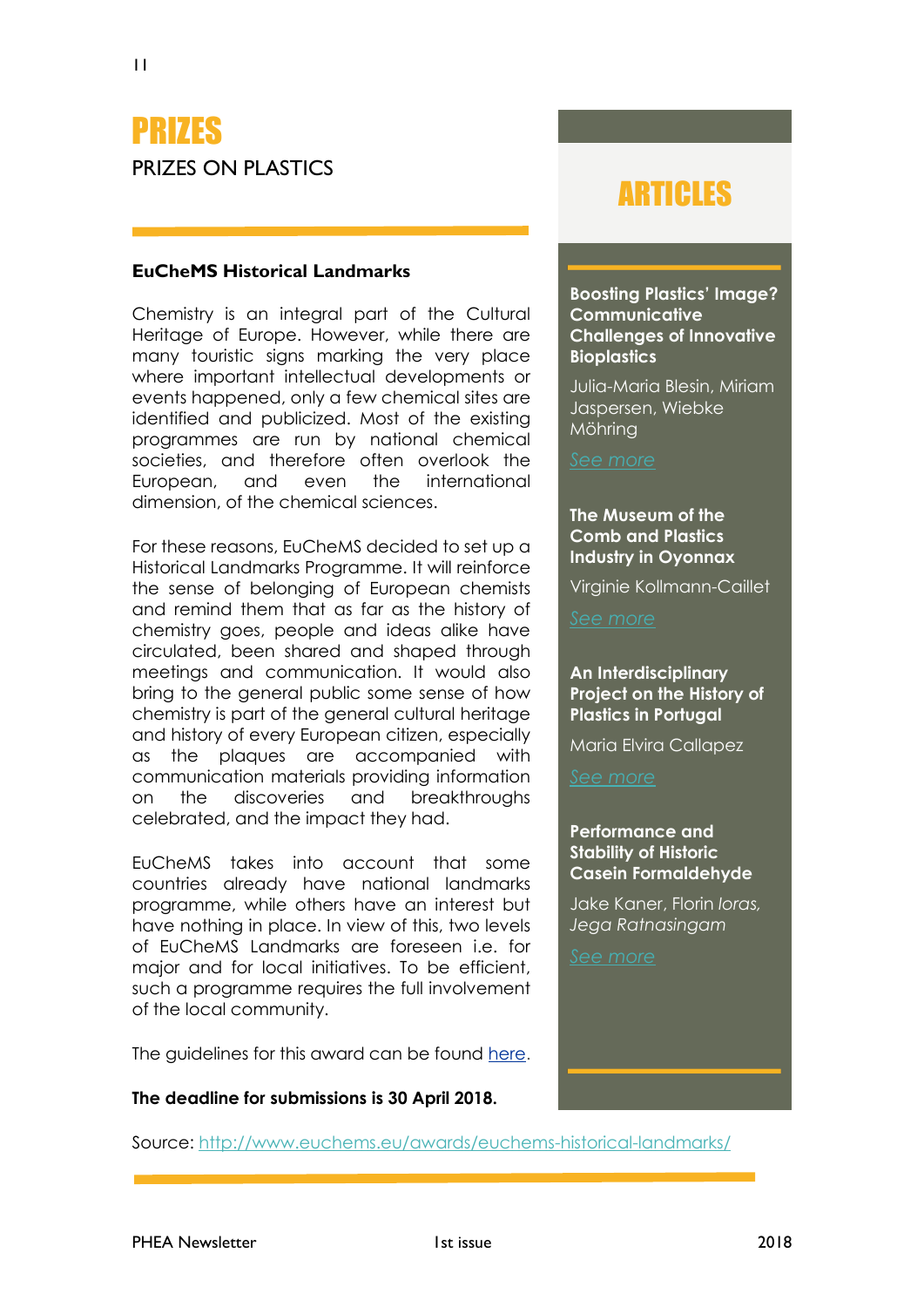# CALL FOR PAPERS

CALL FOR PAPERS ON PLASTICS

**European Molecular Biology Laboratory – Second Workshop on Scientific Archives (Washington D.C., 2018)**

#### **Second Workshop (Washington D.C., 2018)**

Date: 13 & 14 August 2018 Venue: Carnegie Institution for Science, Washington, D.C. Organized by: Committee on the Contemporary Archives of Science and Technology (C-CAST) of the International Council on Archives/Section on University and Research Institution Archives (ICA/SUV)

Proposals are now being accepted for the Second Workshop on Scientific Archives, organized by C-CAST of the ICA/SUV. The aim of the workshop is to explore topics in the area of the contemporary archives of science and technology.

Possible themes for papers include (but are not limited to):

- Collaboration between scientists and archivists to best capture contemporary material

- Appraisal of science and technology archives

- Curating and making accessible science and technology archives to support both humanities research and scientific reuse

- Describing specialist collections from a non-scientific perspective
- Archives and scientific data management and usage

- Public outreach and communication: who are scientific archives for?

The First Workshop on Scientific Archives was hosted by the European Molecular Biology Laboratory (EMBL) in Heidelberg (DE), 1-2 November 2016. (Scroll down for more information on this workshop.)

The organizing committee welcomes proposals from archivists, historians, scientists, engineers, data specialists and curators.

Papers are to be 20 minutes. Please submit a 400-word abstract using the following form: <https://goo.gl/forms/4sCKjhlJQsWnU3rm1> by Thursday 29 March 2018.

### ARTICLES

**Let's pretend – conservation of an early imitation tortoiseshell**

Thijs Janssen

**The Malleable Glass of the Ancients**

Günter Lattermann

**Publicising Plastic and Plasticising Public in Ralf Schüler and Ursulina Schüler-Witte's 'Indapt System' (1970-72)**

Alexander Davidson